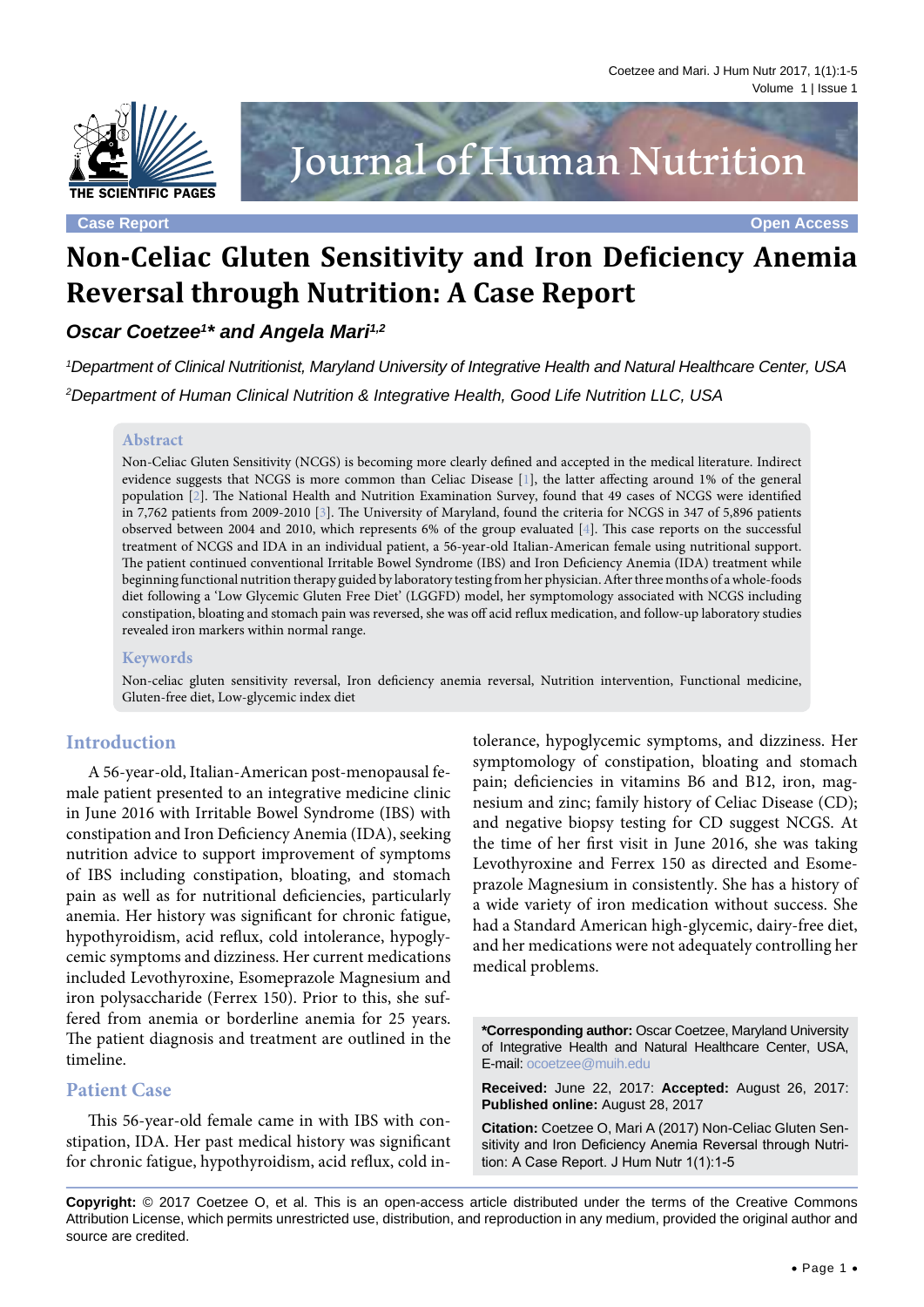

The patient was evaluated at an integrative nutrition clinic that used a functional medicine approach guided by laboratory testing and a Low Glycemic Gluten Free Diet (LGGFD) intervention ([Appendix](http://thescientificpages.org/Articles/tsphn/tsphn-1-01-appendix.docx)). The LGGFD offers two-fold benefits. The gluten-free component offers a reduction in potential irritants contributing to the case symptomology. The low-glycemic component has proven benefits for general health and was implemented also to address the patient's symptom of dizziness, which can be correlated to a high-glycemic diet or low iron. Foods with a high Glycemic Index (GI) are those which rapidly digest and absorb, creating fluctuations in blood sugar levels. Low-GI foods, by virtue of their slow digestion and absorption, produce gradual rises in blood sugar and insulin levels. She came in for follow-up visits at one month and then at 3.5 months.

Initial laboratory testing was indicative of IDA and B-vitamin, magnesium and zinc deficiencies ([Table 1](#page-1-0)). These nutrient deficiencies are not uncommon in individuals with compromised intestinal mucosa. While the histological picture of CD was not present in this patient based on biopsy results, minor duodenal lesions and intraepithelial lymphocyte infiltration of the mucosa have been observed in NCGS patients [[5](#page-4-2)]. While clearly defined histological criteria have not yet been established for NCGS [[6\]](#page-4-3), we cannot rule out a connection between compromised intestinal mucosa and nutrient deficiencies in this case nor can we ignore the improved histological picture of other gluten-specific diseases like CD after implementing the GDF.

Initial laboratory testing also disclosed low Hemoglobin (Hb), Hematocrit (Hct), Mean Corpuscular

| Three visits over three months | <b>Nutritionist visit dates</b><br>6/13/15 | 7/12/16 | 9/27/16 |
|--------------------------------|--------------------------------------------|---------|---------|
|                                |                                            |         |         |
| Levothyroxine                  | Yes                                        | Yes     | Yes     |
| Esomeprazole Magnesium         | Yes                                        | No      | No      |
| Ferrex 150                     | Yes                                        | No      | No      |
| <b>Dietary recommendations</b> |                                            |         |         |
| <b>LGGFD</b>                   | Advised                                    | Yes     | Yes     |
| Low FODMAP                     | Advised                                    | No      | No      |
| Dairy free                     | No                                         | Yes     | Yes     |
| <b>Dietary supplements</b>     |                                            |         |         |
| Generic probiotics             | Yes                                        | No      | No      |
| Hemagenics                     | No                                         | Advised | Yes     |
| Ultra Flora Balance            | No                                         | No      | Advised |
| Lifestyle recommendations      |                                            |         |         |
| Laboratory biomarkers          |                                            |         |         |
| Hgb                            | 10.2                                       |         | 12.9    |
| Hct                            | 32.5                                       |         | 38.8    |
| <b>MCV</b>                     | 80                                         |         | 90      |
| <b>MCH</b>                     | 25.1                                       |         | 29.9    |
| <b>MCHC</b>                    | 31.2                                       |         | 33.2    |
| <b>RDW</b>                     | 17.2                                       |         | 16.6    |
| <b>TIBC</b>                    | 422                                        |         | 321     |
| <b>UBIC</b>                    |                                            |         | 238     |
| Iron                           | 40                                         |         | 83      |
| Iron Sat                       | 9%                                         |         | 26%     |
| Ferritin                       | L.                                         |         | 29      |
| <b>Vital signs</b>             |                                            |         |         |
| Blood pressure                 | 132/68                                     | 125/70  | 115/65  |
| Height                         | $5'$ 4"                                    | 5' 4''  | $5'$ 4" |
| Weight (pounds)                | 133.5                                      | 127.6   | 125.2   |
| <b>BMI</b>                     | 22.9                                       | 21.9    | 21.5    |
| Fat mass                       | 42.2                                       | 38.4    | 37.0    |
| Fat free mass                  | 91.6                                       | 89.2    | 88.2    |
| Body fat %                     | 31.6                                       | 30.1    | 29.5    |
| Total body water               | 67.0                                       | 65.2    | 64.9    |

<span id="page-1-0"></span>**Table 1:** Nutritional visit timeline (with diagnostic evaluation and interventions).

Past medical history: IBS with constipation, IDA, bloating, stomach pain, chronic fatigue, hypothyroidism, acid reflux, cold intolerance, hypoglycemic symptoms, dizziness. Current history: NCGS, elevated RDW, uterine polyp.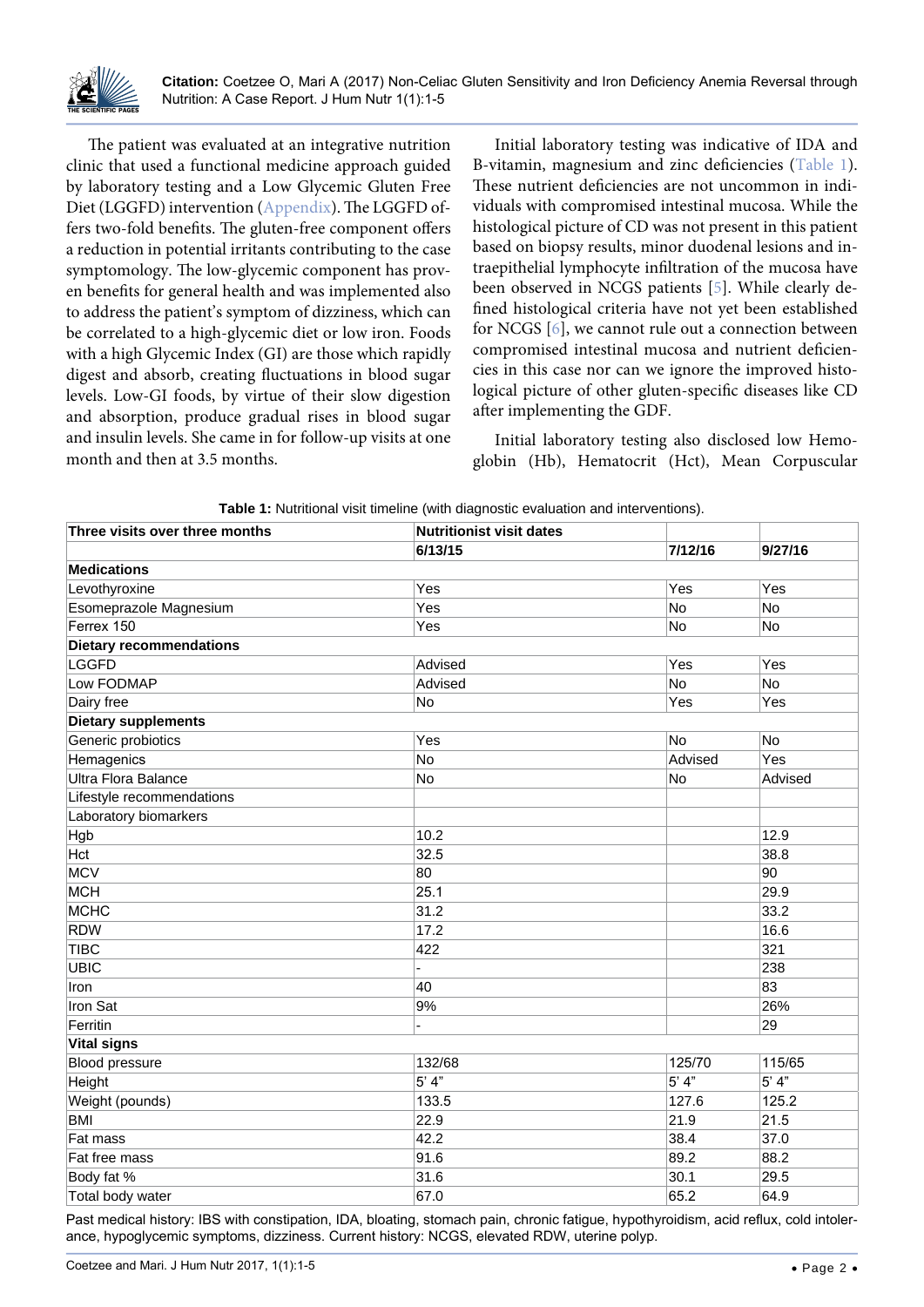

Hemoglobin (MCH), Mean Corpuscular Hemoglobin Concentration (MCHC); Low-Normal Mean Corpuscular Volume (MCV); and High-Normal Red Cell Distribution Width (RDW) corresponding to anemia plus digestive inflammation or dysfunction with possible hypochlorhydria. With this case of a woman over 50 who is post-menopausal, her IDA is even more interesting and unlikely, and gluten exposure in sensitive individuals may cause inflammation.

In July 2016, she reported reversal of acid reflux symptoms and discontinued Esomeprazole Magnesium. She lost 6 lbs during the interim, which indicates inflammatory weight loss, as she is a small-framed person. The iron supplement Hemagenics<sup>®</sup> by Metagenics was recommended because it is formulated to provide support for red blood cell formation and better absorption with fewer side effects [[7](#page-4-8)]. An ultrasound during the interim revealed a uterine polyp, for which follow-up with her OB/GYN was scheduled.

In September 2016 during the three-month follow-up visit, her laboratory testing showed iron markers within normal range, which may be attributed to improved integrity of the intestinal mucosa allowing for improved nutrient absorption and increased energy. She was advised to continue with iron supplementation for an additional three months to achieve optimal levels. Additionally, she was advised to begin taking a probiotic supplement to promote full restoration of balance in her intestinal biome after her long history of gastrointestinal distress. She reported reversal of symptoms of constipation and digestive discomfort when gluten remains eliminated from her diet.

# **Patient Perspective**

"I came to NHC (Natural Healthcare Center) with the frustration of a lifetime. No one had ever been able to figure out why my iron levels remained low even after infusions, medication and supplementation. I was first diagnosed with iron anemia more than 30 years ago. I have lived a life of chronic fatigue, I have had miscarriages, and I have had consistent IBS-related issues; and nothing worked. I am from an Italian background and have Celiac Disease in my family. However, I never tested positive for it, therefore the traditional medical community felt gluten was not the cause for my anemia. At NHC I came to realise there is a condition called NCGS and found out that it is becoming recognized in medicine as a real condition. My husband is a chef and cooks traditional Italian food. I never in all these years once considered not eating all the wonderful pasta and breads… because I wasn't a "Celiac". I feel foolish now that I didn't try a gluten-free lifestyle before. I wasn't just gluten-free by eliminating wheat, but all grains. It was amazing to me how quickly I improved when living this way. My IBS has resolved completely, as if it never existed. My iron has normalized for the first time ever, and I have energy. I am both happy and angry that something so simple had this profound an effect, and I should have known having Celiac in my family had to have some relevance even though I tested "negative". The interpretation of my symptoms and blood work led the clinicians at NHC to pinpoint my lifelong struggle. I cannot be grateful enough".

# **Discussion**

NCGS is characterized by intestinal and extraintestinal symptoms due to the ingestion of gluten-containing food in subjects without CD; these symptoms can identically mimic almost all those in CD [[8\]](#page-4-4). Long-term IDA not responsive to iron prescriptions or supplementation should be taken into consideration in the presentation of NCGS and Irritable Bowel Disease (IBD)/IBS [[9\]](#page-4-5). Practitioners encountering those with NCGS and IBD/IBS should search for new associations between not just Gluten-Free Diets (GFD) but all grains. Patients with Crohn's Disease and Ulcerative Colitis, seem to be more affected by gluten than the other inflammatory bowel diseases [[9\]](#page-4-5).

Carroccio, et al. [[10\]](#page-4-6), wanted to demonstrate that NCGS can be diagnosed through serologic, clinical and histological markers. Two hundred and seventy-six patients with NCGS were included in the study, compared to another 100 officially diagnosed CD patients and 50 with IBS. The NCGS patients showed higher percentages of anemia, food allergies, food allergies as infants, and coexistent atopy than the IBS controls. An interesting finding was that the histological picture of NCGS patients included eosinophil infiltration of the mucosa of the duodenum and colon, similar to CD. Their data confirmed an association between NCGS patients and those with CD.

It is further encouraging to see how the literature is beginning to mention NCGS as a criterion on its own. In the review of Makharia, et al. [[11](#page-4-7)], they state, "The complex of symptoms associated with these diseases, such as diarrhea, constipation or abdominal pain may overlap for the gluten related diseases, and furthermore they can be similar to those caused by various other intestinal diseases, such as Irritable Bowel Syndrome (IBS)". They further go on to say that NCGS is likely to have a heterogeneous association with intestinal inflammation, intestinal tight junction dysregulation and intestinal microbiota imbalances. They conclude by suggesting another potential inducer of innate immune response, "amylase-trypsin inhibitor", a protein present in wheat endosperm which, along with alpha-gliadin, could be a major issue in NCGS. Volta, et al. [[1](#page-3-0)] postulates that there is a strong dietary link between tight junction disruption in NCGS and IBS.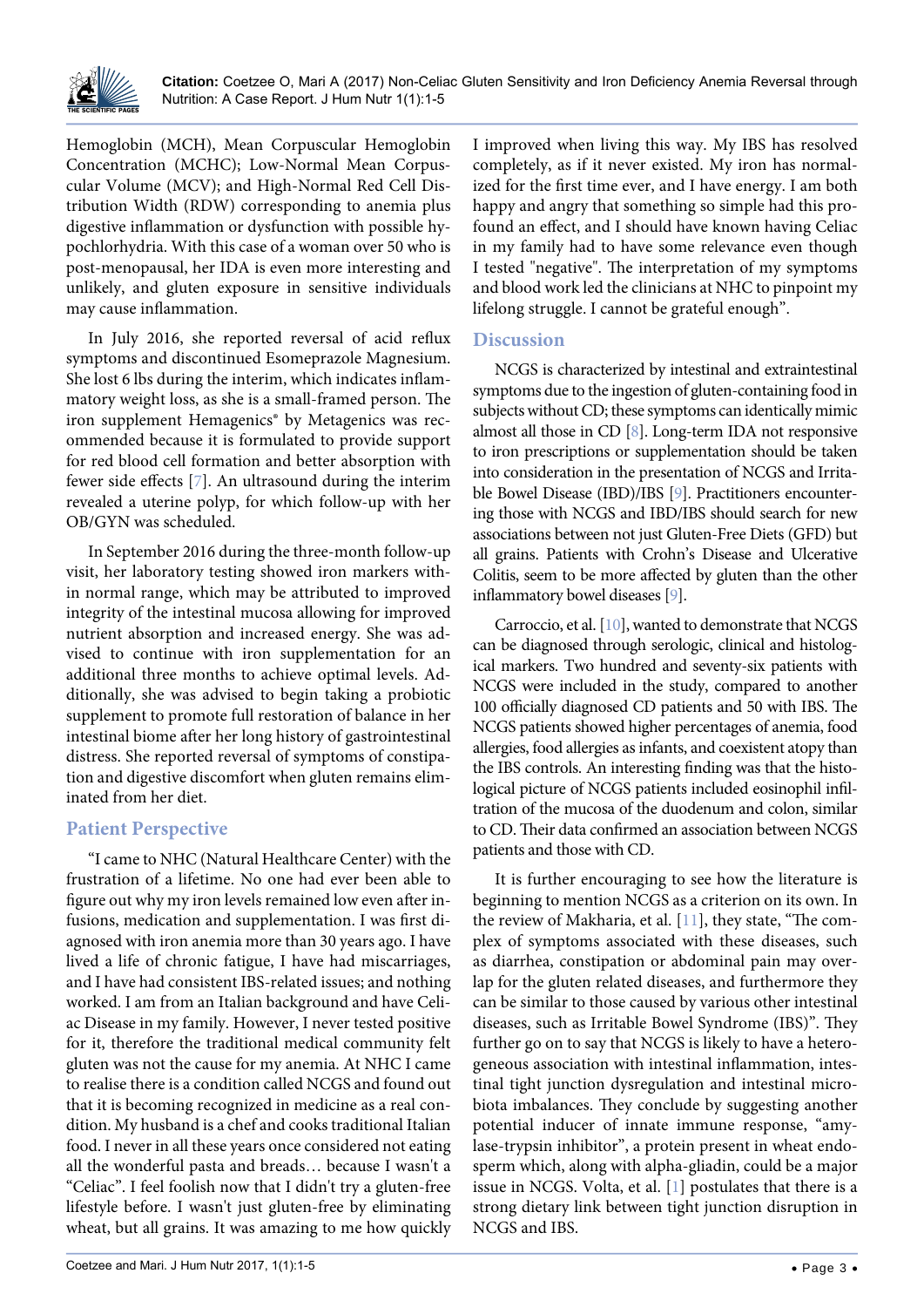

El-Salhy, et al. [[3](#page-4-0)] bring up a point of contention in the literature investigation. They feel the evidence is not clear that alpha-gliadin is the major culprit in NCGS rather that the carbohydrates, fructans and galactans found in wheat might be the issue. Further investigation is warranted to explore the carbohydrate connection in wheat and the "amylase-trypsin inhibitor" mentioned earlier. These two might be cofactors to alpha-gliadin in mucosal disruption.

CD-related enteropathy leads to multiple nutritional deficiencies involving macro- and micronutrients [[4](#page-4-1)]. One may postulate that NCGS might have the same effect as seen in the case study above. The GFD presents the only nutritional therapy for CD. Various studies have indicated that maintaining a GFD will result in the improvement or reversal of most of the nutritional deficiencies [\[12\]](#page-4-11). A GFD should not be motivated by finding "Gluten-Free Substitutes". It should, rather, be motivated by a "whole-food paleo-style nutrient-dense glycemic-controlled completely grain-free" approach. All grains contain prolamines that can be just as destructive as alpha-gliadin [[1\]](#page-3-0).

According to Caruso, et al. [\[13\]](#page-4-12), reduced levels of iron, folate, vitamin B12, vitamin D, zinc and magnesium are common in untreated CD patients probably due to loss of brush border proteins and enzymes needed for the absorption of these nutrients. This picture of reduced levels of nutrients stands true for our case study above, which suggests that further research is needed to investigate the potential for a higher degree of intestinal epithelium destruction in some NCGS cases. Caruso, et al. further states that the removal of gluten from the diet leads to histological recovery and normalization of iron, vitamin and mineral levels. IDA appears to be the most common extraintestinal sign of CD and usually resolves with adherence to a GDF. One may postulate that the same can be applied to NCGS.

Caruso, et al. [\[13\]](#page-4-12) looked at the frequency and clinical relevance of nutrient deficiency in CD and whether and when nutrient supplementation was needed. The common denominators seemed to be iron, magnesium, zinc, B-vitamins and others. Taking into consideration that most of these nutrients are absorbed in the duodenum, more research needs to be done on this area of digestion and absorption in NCGS patients.

Botero-Lopez, et al. [[14](#page-4-13)] studied the digestive and absorptive involvement in atypical presentation of CD. Their study focused on the status of iron, copper and zinc in patients with Typical CD (TCD) and Atypical CD (ACD). One hundred and nine subjects were in the study; 39 were Healthy Controls (HC), 19 ACD and 54 TCD. The outcome for this study indicated that TCD and ACD had very similar issues when it came to iron, copper and zinc absorption, whereas the HC group was different. In short, the micronutrient deficiencies were very similar in both ACD and TCD.

Infantino, et al. [\[15\]](#page-4-9) in a very recent publication might bring us closer to an actual medical diagnosis with NCGS. To date, there is no biomarker to diagnose NCGS, however studies have reported 50% of patients with suspected NCGS tested positive for Anti-Gliadin Antibodies (AGA), in specific, the IgG class. His conclusion: "Therefore, in the presence of clinical symptoms that suggest NCGS, IgG AGA positivity, together with negative anti-tTG, EMA, and Anti-Deamidated-Gliadin-Peptide (DGP) antibodies, NCGS diagnosis might be suspected".

# **Conclusion**

The complications of IBS if left untreated or mismanaged can lead to diarrhea, constipation, hemorrhoids, malnourishment, heart problems, and overall poor quality of life [[16](#page-4-10)]. As one of the possible root causes of IBS, NCGS should be considered in the presence of the symptomology and nutrient deficiencies discussed in this case report. The general medical community does not seem to accept the clinical significance of NCGS causing nutrient depletions and malabsorption regardless of the information expressed through this paper. This case has outlined a functional medicine approach to dietary intervention that provides a reversal for NCGS and IDA. It lays emphasis on the fact that NCGS and CD portray very similar nutrient deficiencies in clinical practice and might be overlooked by many clinicians. This highlights the need to revisit the current definition of NCGS, which minimizes disruption of the intestinal epithelium.

This patient reversed her symptoms of NCGS and achieved laboratory iron markers within normal range over a period of three months. A low glycemic gluten free nutritional intervention was associated with improvement and reversal of her symptoms of NCGS and IDA.

# **Acknowledgements**

This case report followed the CARE guidelines for case reports. Oscar Coetzee is a professor and Doctor of Clinical Nutrition at the Maryland University of Integrative Health in Laurel, Maryland. Angela Mari is a Master's student of Clinical Nutrition at the Maryland University of Integrative Health in Laurel, Maryland.

# **References**

- <span id="page-3-0"></span>1. [Volta U, Pinto-Sanchez MI, Boschetti E, et al. \(2016\) Di](https://www.ncbi.nlm.nih.gov/pubmed/27426486)[etary triggers in irritable bowel syndrome: Is there a role for](https://www.ncbi.nlm.nih.gov/pubmed/27426486)  [gluten? J Neurogastroenterol Motil 22: 547-557.](https://www.ncbi.nlm.nih.gov/pubmed/27426486)
- <span id="page-3-1"></span>2. [DiGiacomo DV, Tennyson CA, Green PH, et al. \(2013\)](https://www.ncbi.nlm.nih.gov/pubmed/23834276)  [Prevalence of gluten-free diet adherence among individu-](https://www.ncbi.nlm.nih.gov/pubmed/23834276)